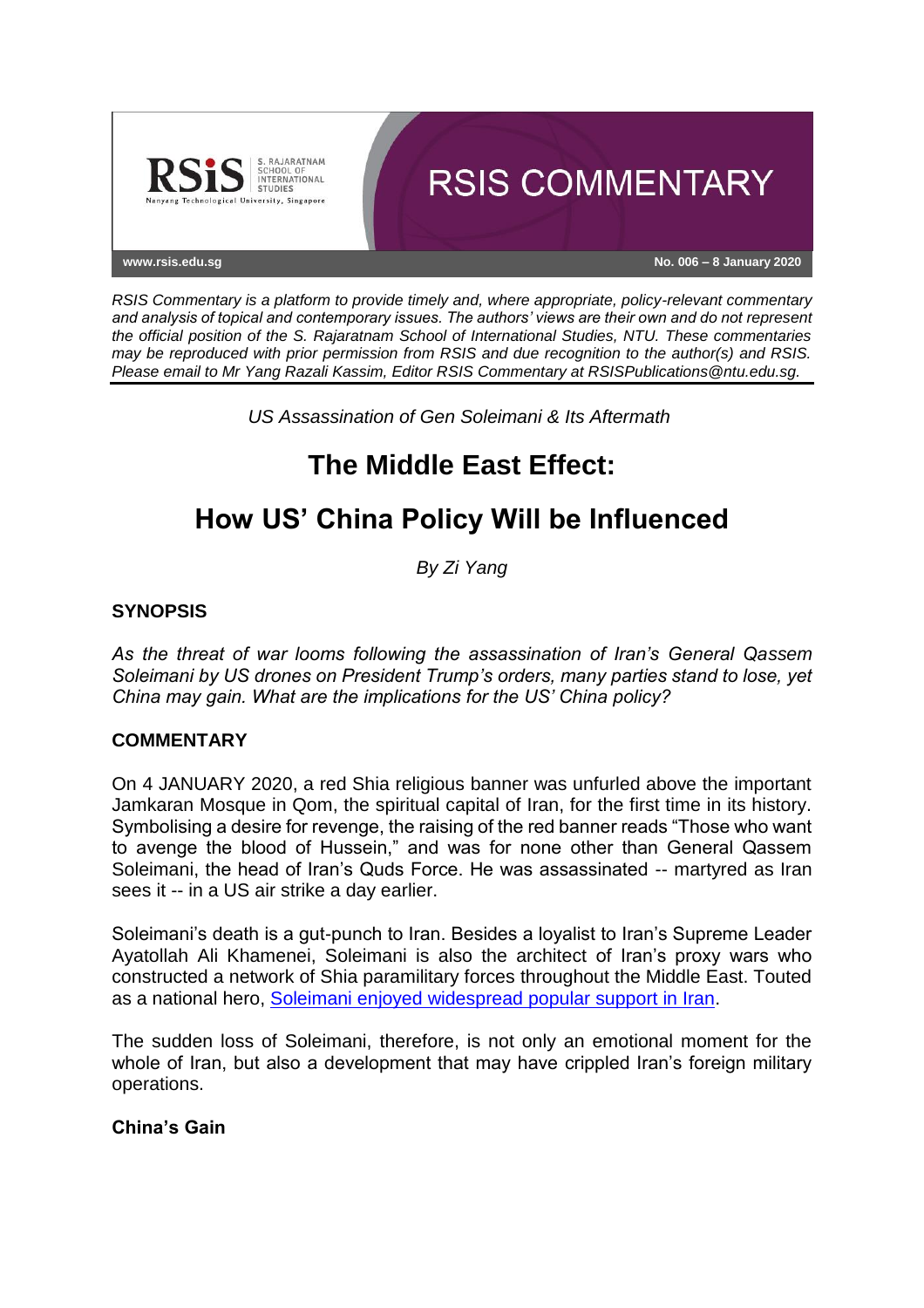Although Iran has vowed revenge for Soleimani, it is unlikely to initiate an all-out war where the US has overwhelming advantage. The response to Soleimani's death will likely be calculated. So far, Iran has withdrawn from the 2015 nuclear deal.

Likewise, an escalation of Iran-directed proxy wars against the US and its regional allies will likely move ahead. Either way, 2020 is off to a bad start for the Middle East and instability is poised to multiply as the year goes on.

In a previous article I indicated China will not sacrifice its overall interest for Iran come a time of troubles. Indeed, although fresh from a joint naval exercise with Iran, China's response to brewing conflict between Iran and the US has been measured.

After receiving a briefing of the situation by US Secretary of State Mike Pompeo, China's senior diplomat and State Councilor Yang Jiechi told his US counterpart that China always support resolving differences through dialogue and called on Washington to restrain its use of force and choose diplomacy, a fairly typical statement coming out of China.

While China tries to distance itself from the escalating tensions in the Middle East, it is necessary to point out that Beijing has much to gain from the situation. Conflicts in the Middle East post-Cold War have mostly benefited China in drawing away US commitment to Asia that would mean greater competition with China.

The more severe the conflict, the longer the US is drawn away, thus creating a wider window of opportunity for China to advance its own agenda. The "Middle East Effect" seems to be picking-up steam once again.

### **The Middle East Effect**

The enormous influence Middle Eastern conflicts have on the US' China policy is evident. Since the end of the Cold War, the US has maintained a strong interest in building ties with Asian states, a region of steady economic growth. Given its importance, China feature prominently in all US policies regarding the region.

While China hawks tried to use policy platforms to contain Beijing's expanding dominance in Asia, doves sought to shape Chinese behaviour by bringing China into global institutions.

In its early years, the Bill Clinton administration harshly criticised China's human right abuses and tried to tie the issue to China's World Trade Organisation (WTO) accession. However, the administration switched strategy a few years later, believing greater integration of China into international organisations such as the WTO would bring economic and political liberalisation in China.

However, despite having overall stable relations, US-China ties became increasingly bumpy, especially in the security realm. The issue of Taiwan continued to overshadow bilateral relations, and the Third Taiwan Strait Crisis of 1995 – 1996 heightened tensions between China and the US.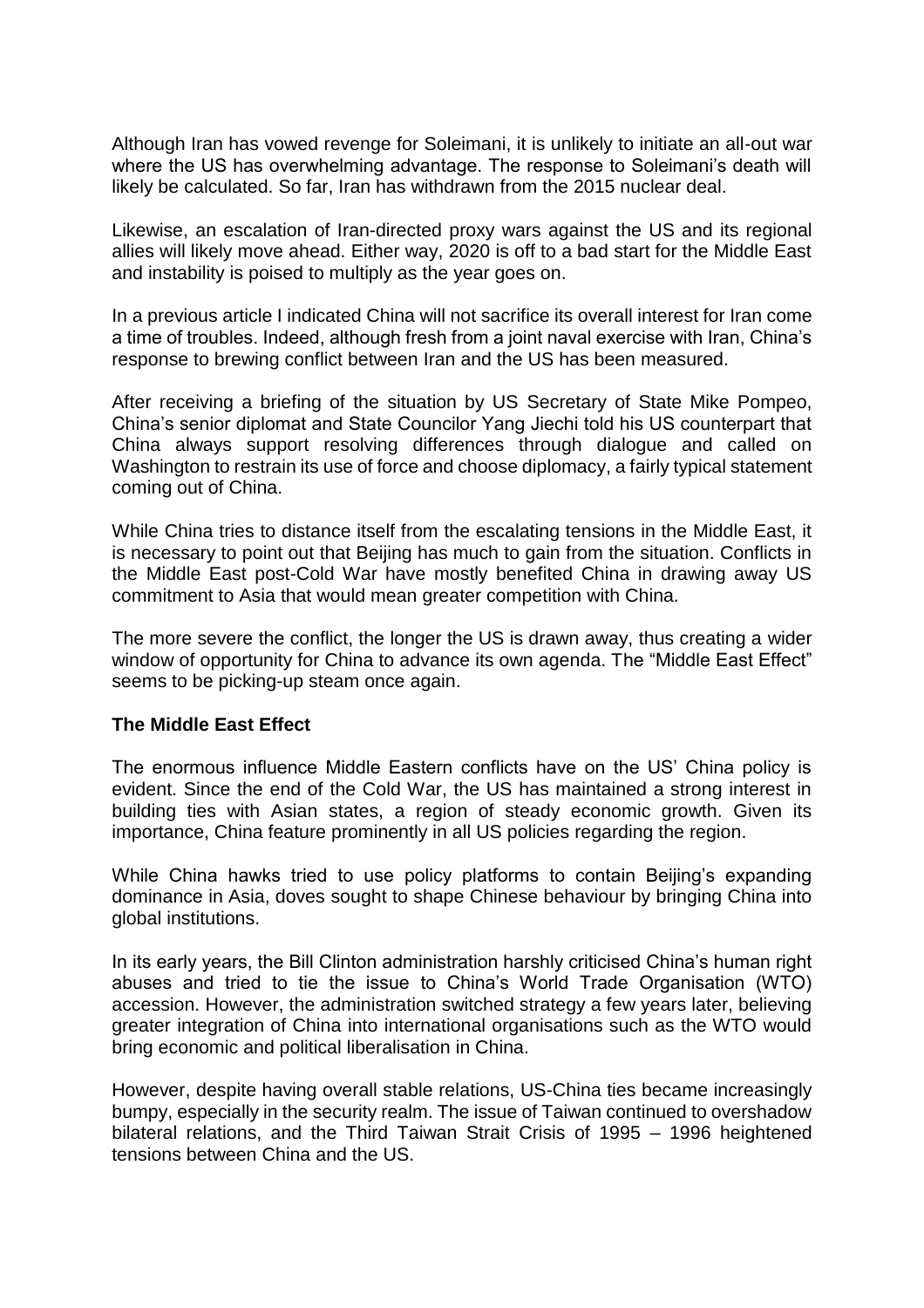Three years later, the US bombing of China's embassy in Belgrade ignited waves of nationalist protests in China and generated further animosity between the two states.

### **Shifts in US' China Policy**

Such ill will was still present when George W. Bush became president in 2001. At the outset, Bush adopted a friendly position towards Taiwan and approved a major arms deal that included submarines, anti-submarine warfare aircraft, cruise missiles, and destroyers. In April 2001, the EP3 Incident saw the loss of one Chinese fighter pilot when intercepting a US signals intelligence aircraft north of the Paracel Islands.

Yet September 11 and subsequent US invasion of Afghanistan and Iraq upended Washington's calculus regarding China. Bush no longer saw China as a competitor but a potential partner in the Global War on Terror. Engagement with Beijing increased while that with Taipei declined.

In addition, the Bush administration made clear its opposition to any Taiwan independence attempt that could upset the cross-straits status quo. Middle Eastern conflicts had a healing effect on US-China relations and Bush's China policy remained stable for the rest of his time in office.

The Obama years saw US withdrawal from Iraq and a general attempt to disengage from the conflict-prone Middle East. In 2011, then Secretary of State Hilary Clinton announced the "Pivot to Asia" strategy, designed to shift US focus away from the Middle East to the other side of Asia where stability and economic growth were the norm. Yet the new policy angered many in Beijing who saw it as a stratagem to contain China's rise.

Within a few years however, the US had to shift its attention back to the Middle East as the Syrian Civil War descended deeper into the abyss that gave rise to Islamic State of Iraq and Syria (ISIS). This event forced Washington to revert its attention to a region it had tried to extract itself from.

### **Ticking Time Bomb & China's Benefit**

Donald Trump came to power promising to get US out of Middle East wars. Indeed, Trump focused on China for most of his first term in office, taking Beijing to war in the trade realm. Simultaneously, Washington announced its desire to maintain a "free and open" Indo-Pacific free from Chinese dominance.

However, US commitment to Asian partners in the Trump era has been tenuous at best, and the president's protectionist, anti-free trade, and anti-global institutions stance has not been helpful towards realising US goals in the region.

Although the Trump administration has been gradually disengaging from the Middle East for the past years, it is at risk of being pulled back into the region once again due to recent events. The killing of Soleimani is a dangerous escalation that could further weaken the US' Asia policy, making China the ultimate winner.